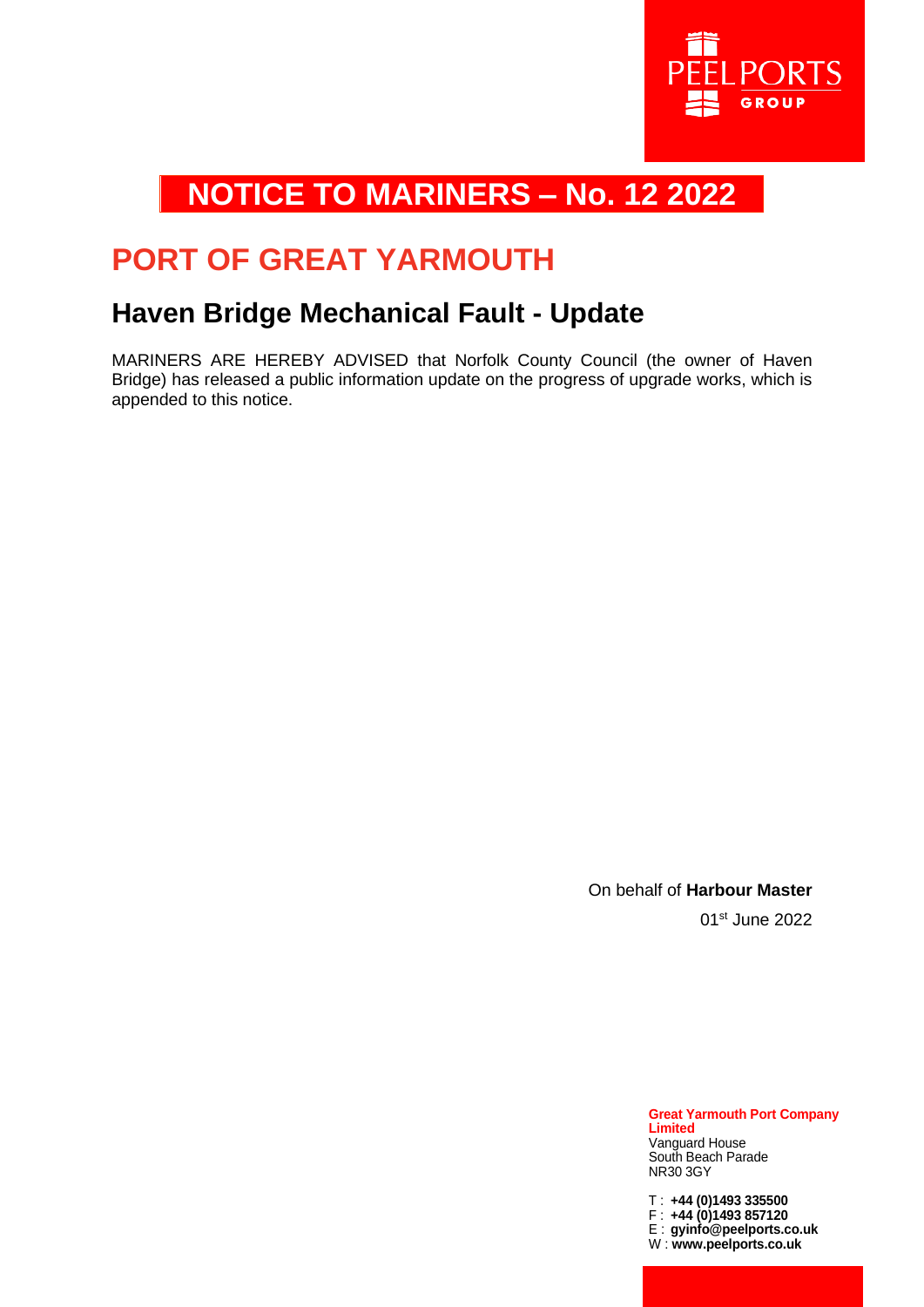# PublicInformation from **Norfolk County Council**

31 May 2022

#### Haven Bridge, Great Yarmouth – Upgrade Programme Update

The major mechanical and electrical upgrade of the 92-year-old Haven Bridge is ongoing with a number of key milestones in the complex upgrade now completed including the building and factory testing of the bespoke control system for the lifting bridge. Until the essential project is complete the bridge will not be able to lift for river traffic, however the road over the bridge remains open to vehicles and pedestrians as normal.

We are working closely with all the specialist contractors involved in the project and the whole supply chain, to bring the bridge back into normal operation as soon as possible. However, there have been a number of significant delays due to several factors throughout the project.

Three key issues have impacted the Haven Bridge project.

- 1. The specialist contractor delivering works went into administration last summer, halting the project until a replacement could be appointed. This saw the expected completion pushed back to March 2022.
- 2. Four separate flooding events over winter caused by exceptionally high tides incurred further delays pushing the completion date to May 2022.
- 3. Well publicised pressures and delays and shortages in national and international supply chains have significantly impacted the construction industry, including the Haven Bridge upgrade. This has meant that the major project will now be completed during Summer 2022.

This means that we now expect work on the bridge to be completed this summer with necessary testing and commissioning work being carried out during this period. The bridge will then be brought back into normal operation for both road and river traffic.

We are very aware of the disruption being caused to mariners with the bridge out of operation for a prolonged period, and apologise to all river users and businesses who have been affected.